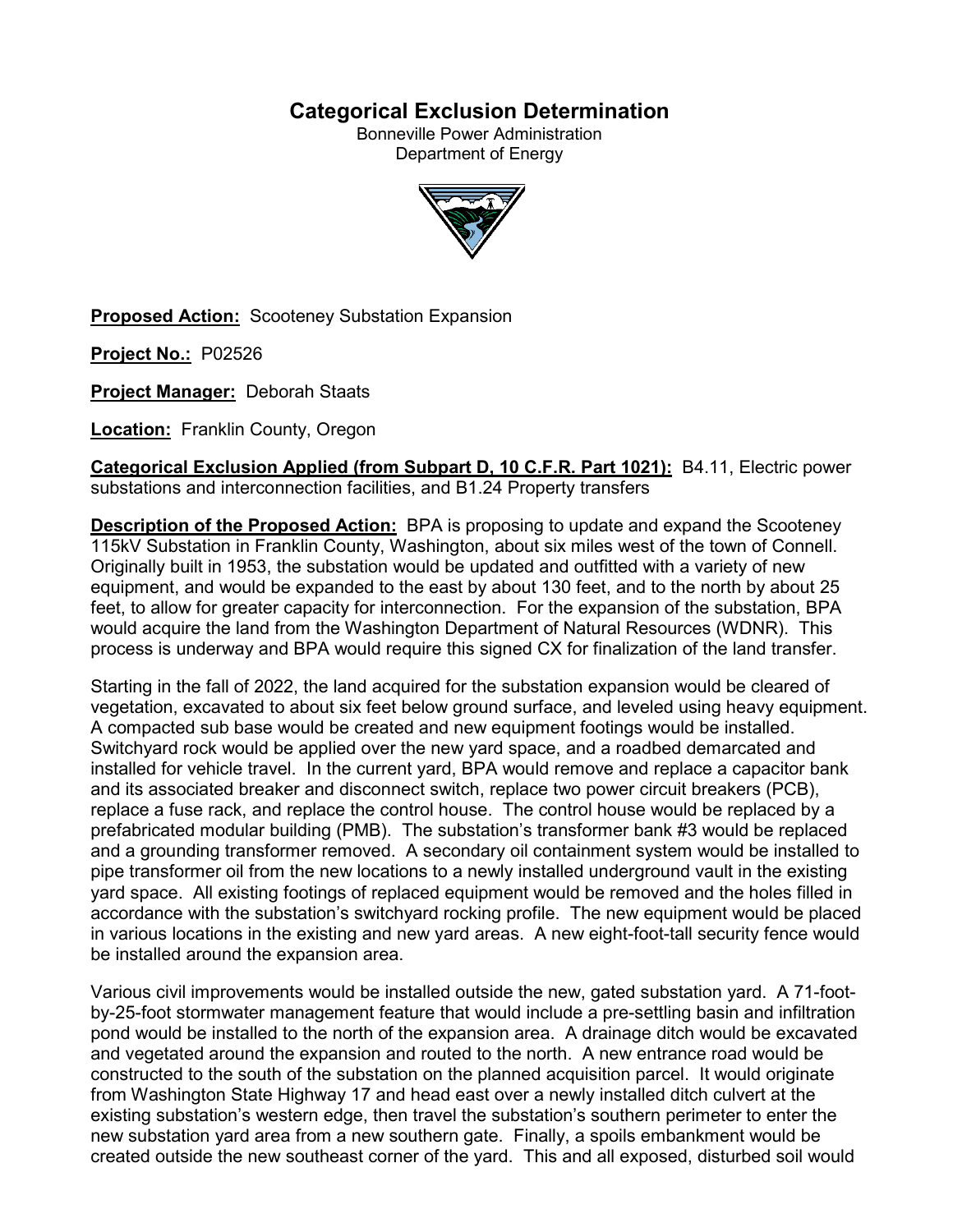be vegetated with an appropriate native species mix. The project would take two fall-to-winter seasons (2022 and 2023). Starting in the spring of 2023, BPA would treat outbreaks of noxious plant species during the 2023 growing season in all areas disturbed by construction.

**Findings:** In accordance with Section 1021.410(b) of the Department of Energy's (DOE) National Environmental Policy Act (NEPA) Regulations (57 FR 15144, Apr. 24, 1992, as amended at 61 FR 36221-36243, Jul. 9, 1996; 61 FR 64608, Dec. 6, 1996, 76 FR 63764, Nov. 14, 2011), BPA has determined that the proposed action:

- 1) fits within a class of actions listed in Appendix B of 10 CFR 1021, Subpart D (see attached Environmental Checklist);
- 2) does not present any extraordinary circumstances that may affect the significance of the environmental effects of the proposal; and
- 3) has not been segmented to meet the definition of a categorical exclusion.

Based on these determinations, BPA finds that the proposed action is categorically excluded from further NEPA review.

*/s/ Michael J. O'Connell* Michael J. O'Connell Environmental Protection Specialist

Concur:

*/s/ Sarah T. Biegel April 19, 2022* Sarah T. Biegel Date NEPA Compliance Officer

Attachment(s): Environmental Checklist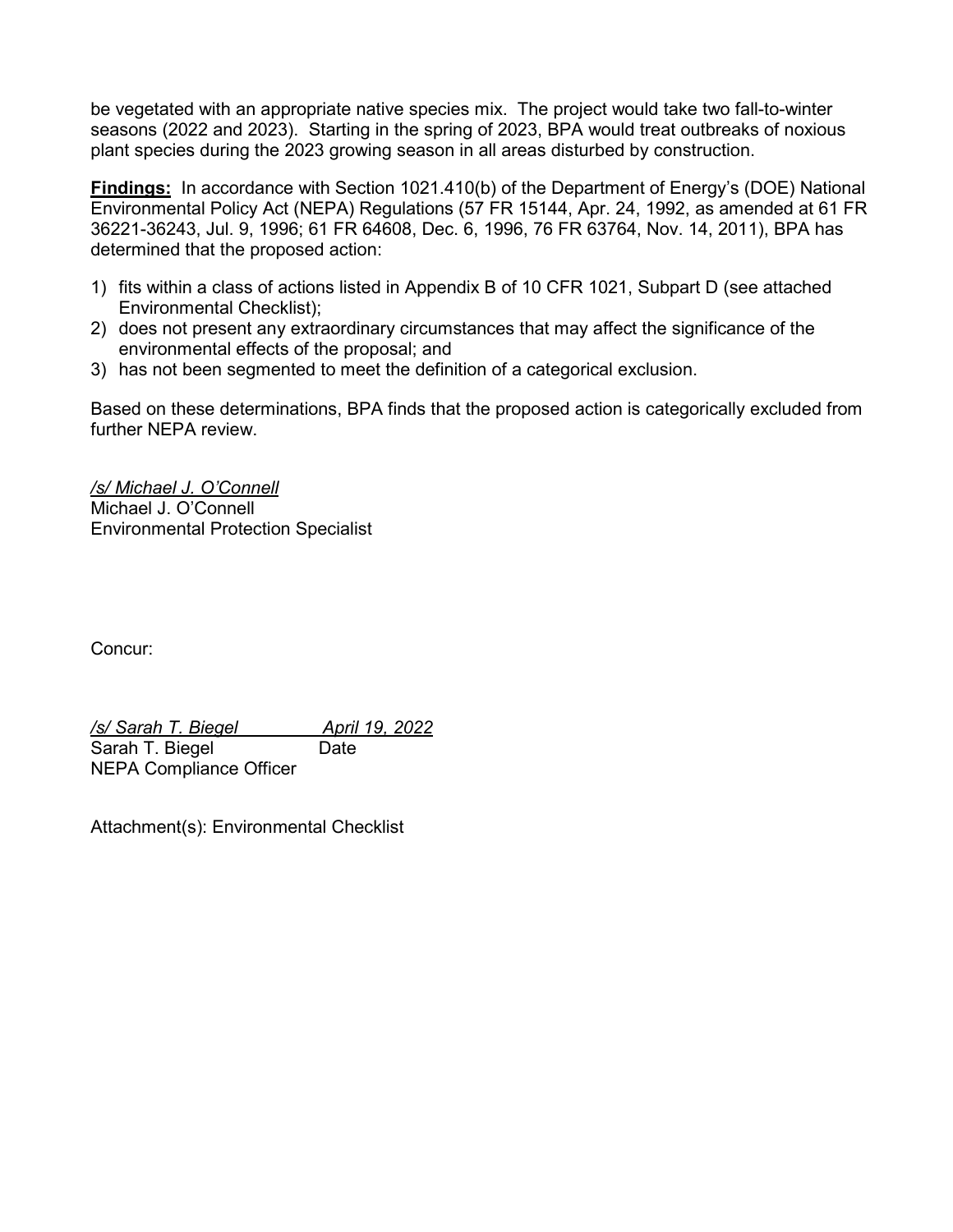# **Categorical Exclusion Environmental Checklist**

This checklist documents environmental considerations for the proposed project and explains why the project would not have the potential to cause significant impacts on environmentally sensitive resources and would meet other integral elements of the applied categorical exclusion.

## **Proposed Action:** Scooteney Substation Expansion

# **Project Site Description**

The Scooteney Substation is in a semi-arid area of the Columbia Plateau, in the southeastern quadrant of Washington. Vegetation is a scrubland type with mixed grasses and low shrubs with noxious species (*Kochia* sp.) and other non-native plant species present. There are no natural surface water features in the substation vicinity. Irrigated agriculture can be found one-to-two miles in any direction from the substation, but there is mainly open, low, rolling topography to those features.

# **Evaluation of Potential Impacts to Environmental Resources**

## **1. Historic and Cultural Resources**

Potential for Significance: No with Conditions

Explanation: A Cultural Resources pedestrian survey of the full project area was performed, and Cultural Resources monitoring was conducted for geotechnical testing of discrete proposed work locations at the site. One historic refuse dump was identified (45FR00647 [Scoot-TC-01]) and was recommended as *not eligible* for listing on to the National Register of Historic Places (NRHP). However, the substation and existing control house has been determined to be eligible for inclusion in the National Register of Historic Places as a historic district. BPA determined that removal of the control house would result in an *adverse effect to historic resources*. To mitigate for these adverse effects, BPA developed a Memorandum of Agreement (MOA) with the Washington Department of Archaeology and Historic Preservation (DAHP) that requires BPA to provide grant funding to the Washington Trust for Historic Preservation's Sivinski Fund to support three separate restoration and rehabilitation projects throughout Washington. The MOA was signed on December 14, 2021.

Notes:

• If archaeological material is encountered during project activities, the contractor must stop work in the vicinity and immediately notify the BPA environmental lead, archaeologist, and project manager; the Confederated Tribes and Bands of the Yakama Nation, the Confederated Tribes of the Colville Reservation, the Nez Perce Tribe, the Wanapum Band of Indians; and the appropriate local, state, and Federal agencies.

## **2. Geology and Soils**

Potential for Significance: No with Conditions

Explanation: While approximately 0.7 acre of undeveloped land would be converted to impermeable substation yard and access road, the majority of excavated soils would remain near the site of removal where it would be used to construct a vegetated embankment. After vegetation establishment, it is assumed that the embankment would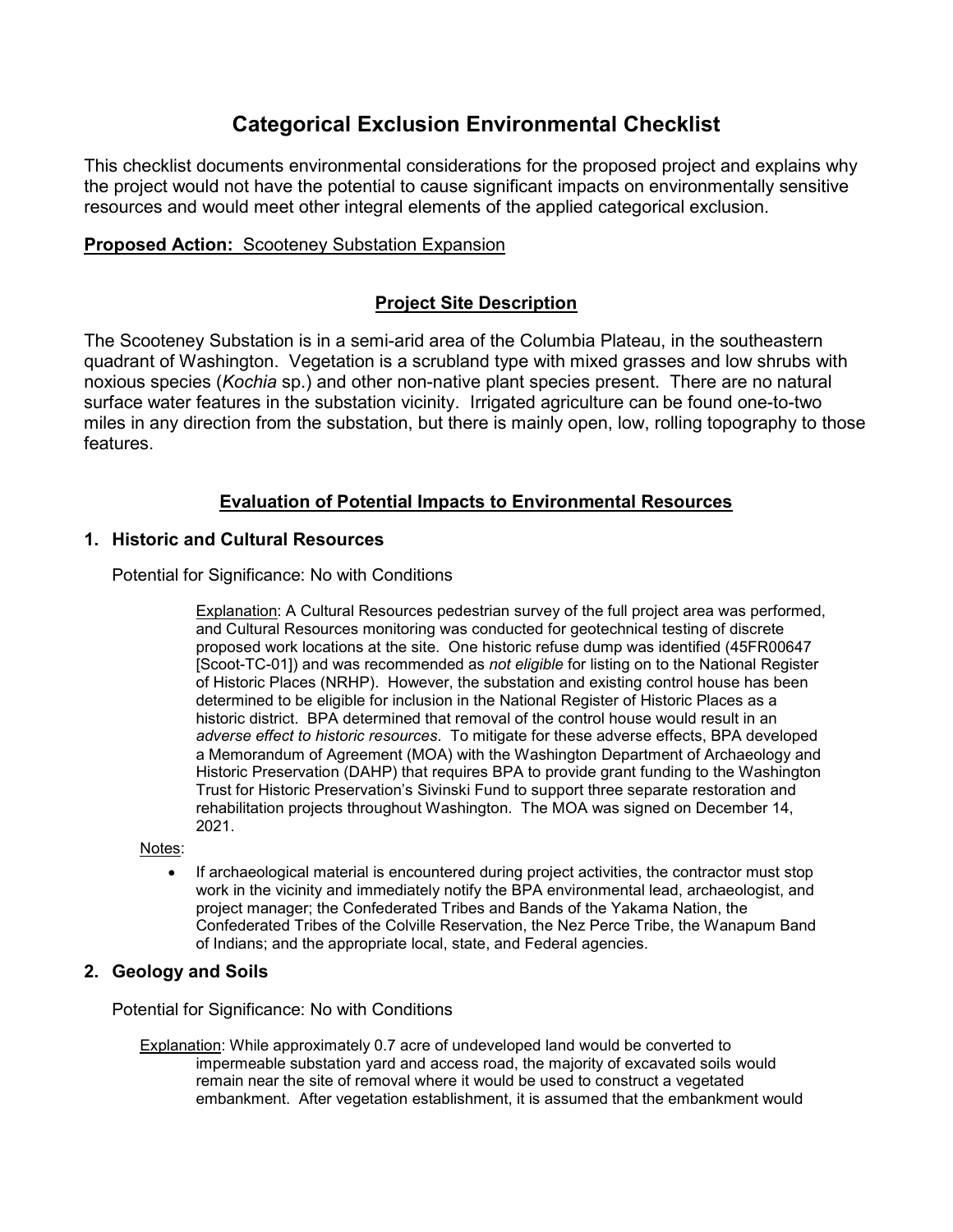function naturally to allow percolation of precipitation and provide habitat much like the surrounding land cover. There would be no effect to geology of the site. The bedrock may be as shallow as 5.5 feet below the ground surface as was noted in a geotechnical boring study performed at the site. If there is some interception of bedrock during site excavation, it would be minor and not affect the bedrock on a meaningful scale.

#### Notes:

- Use a native seed mix best suited to the areas of disturbance and all appropriate best management practices (BMPs) to stabilize the new embankment feature's soil.
- Construct the embankment for safe traversing by a tractor for seeding purposes.
- Per the Geotechnical Report of June 2020, have a Geotechnical Engineer verify that the report's recommendations are followed and that conditions observed during footing excavations are as anticipated.

#### **3. Plants (including Federal/state special-status species and habitats)**

Potential for Significance: No with Conditions

Explanation: Searches of state heritage database occurrences resulted in no records of sensitive State- or federally-listed plant species within at least four miles. During a general pedestrian survey of the project area, large amounts of the noxious plant kochia tumbleweeds were observed, and previous area noxious weed surveys by BPA noted this and other invasive plant species in the vicinity. Construction would likely disturb existing noxious plants and their seed banks and thus, pose a resource competition and displacement risk to native plant populations in the vicinity. If managed properly, the project construction would mitigate effects on native plants through control and monitoring of disturbed areas.

#### Notes:

- Remove the first foot of soil within the excavation boundaries of the expansion area and access road prism before excavating further. Haul and dispose of the soil removed at a BPA-approved facility.
- Seed the disturbed areas post-construction with a native seed mix appropriate for the site conditions. In the first growing season following expansion and access road construction (anticipated to be spring-summer 2023), search for and selectively treat all noxious and invasive plants in the project's disturbed areas. Plan up to three treatments to maximize potential of finding the most leafed out plants before setting seeds. As schedules and funding allow, follow up with the same treatment in the following 2024 growing season.

#### **4. Wildlife (including Federal/state special-status species and habitats)**

Potential for Significance: No with Conditions

Explanation: During project scoping, it was thought that Washington ground squirrel or burrowing owl – both Washington State Candidates for listing as Threatened – could occur near the substation and project area. A pedestrian survey of all planned project areas with a Washington Department of Natural Resources biologist found no signs of use by either species. Nesting ferruginous hawks – Washington-listed Endangered – have occurred within 0.6 miles of the project area. The project would not affect this historical nest location, and no nests were observed during the pedestrian survey of the project area; however, it is prudent to survey a 0.25-mile buffer of the project area prior to construction to ensure not disturbing this sensitive species.

#### Notes:

• All noise-producing and ground-disturbing work is currently scheduled to take place outside of ferruginous hawk breeding season of late April through mid-September. If this plan changes to different timeframes, contact the EC and EP leads to determine next steps.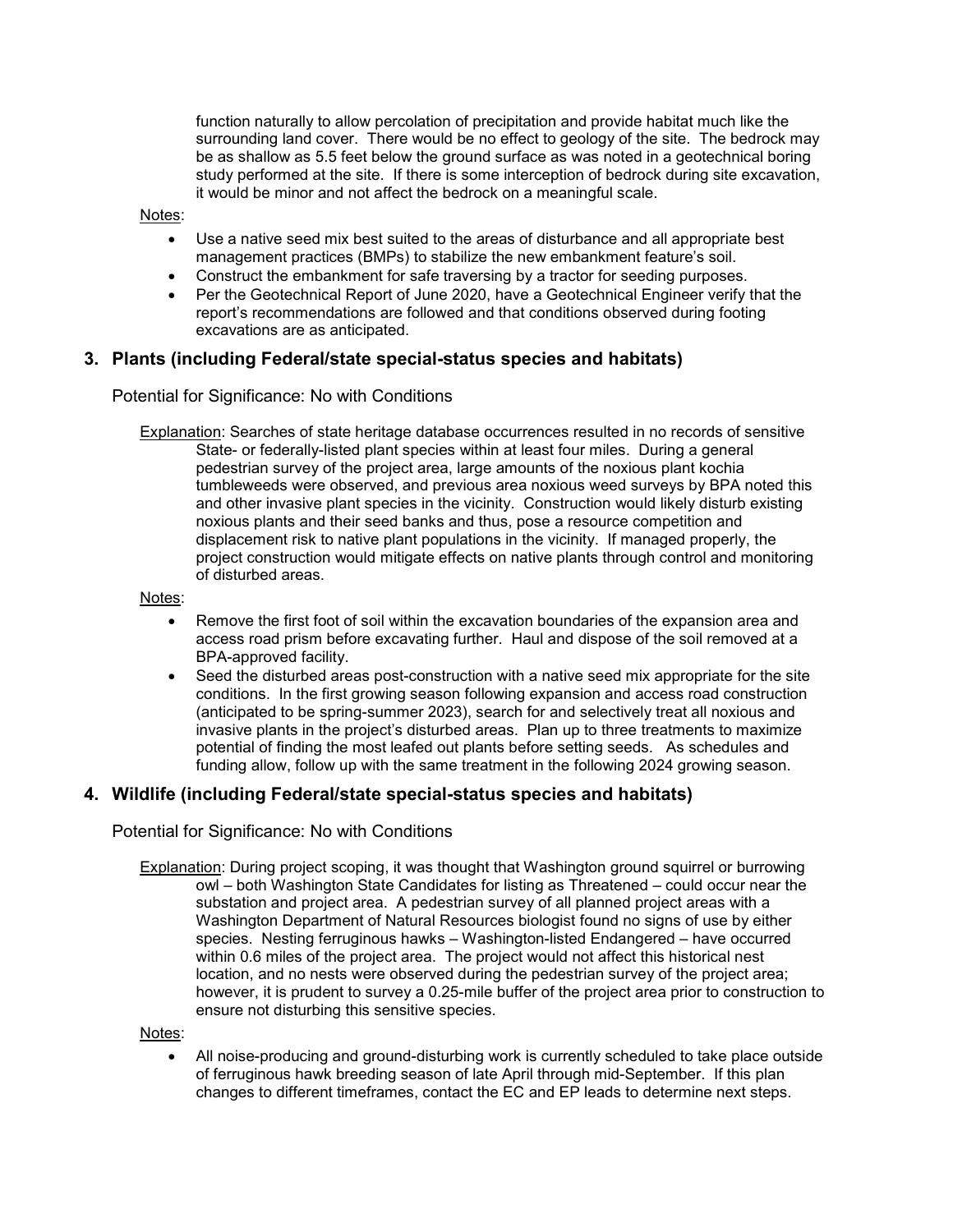## **5. Water Bodies, Floodplains, and Fish (including Federal/state special-status species, ESUs, and habitats)**

Potential for Significance: No

Explanation: Exposed soils from construction activities would be managed using appropriate BMPs to reduce the potential for runoff of soil to local waterways. The stormwater retention/infiltration pond facility would be constructed to allow developed substation yard runoff to settle out, and the water to infiltrate slowly. There are no discernible perennial surface water features within 0.3 miles of the planned substation boundary; this combined with the stormwater controls through construction and operations would result in no effect to water bodies or fish. Because BPA would increase the overall impermeable area by constructing the expansion, there could theoretically be a minimal effect to floodplains. Because the total new area is only about 0.7 (0.5 acre of new substation yard and 0.2 acre of new access road) acre and the runoff would be managed by retention and infiltration, there would be no effects on the floodplain.

#### **6. Wetlands**

Potential for Significance: No

Explanation: There are no wetlands in or near the project's footprint.

## **7. Groundwater and Aquifers**

Potential for Significance: No

Explanation: A geotechnical boring analysis during the typical wet season (January 2020) encountered no groundwater through to the basalt bedrock between about six to eleven feet below ground. At a six-foot depth – the planned excavation extent for the new substation yard area – there would be no groundwater interception during the dry construction season, and an aquifer, if present, would be below the level of flowing groundwater. If groundwater is encountered, all appropriate BMPs would be used to protect the resource from hazardous substances that may be present in the excavation profile or that may leak from equipment.

#### **8. Land Use and Specially-Designated Areas**

Potential for Significance: No

Explanation: There would be no effect to land use and specially-designated areas. The land being sought by BPA for development of the substation expansion is grazed periodically by livestock under permit from the WDNR and is otherwise left as natural open space. Expanding an existing substation by 50% its current size to approximately 1.5 acres in total area (plus 0.2 acre of new access road) neither would represent a notable increase in developed area within the open landscape here, nor would it reduce grazing areas to a notable degree.

## **9. Visual Quality**

Potential for Significance: No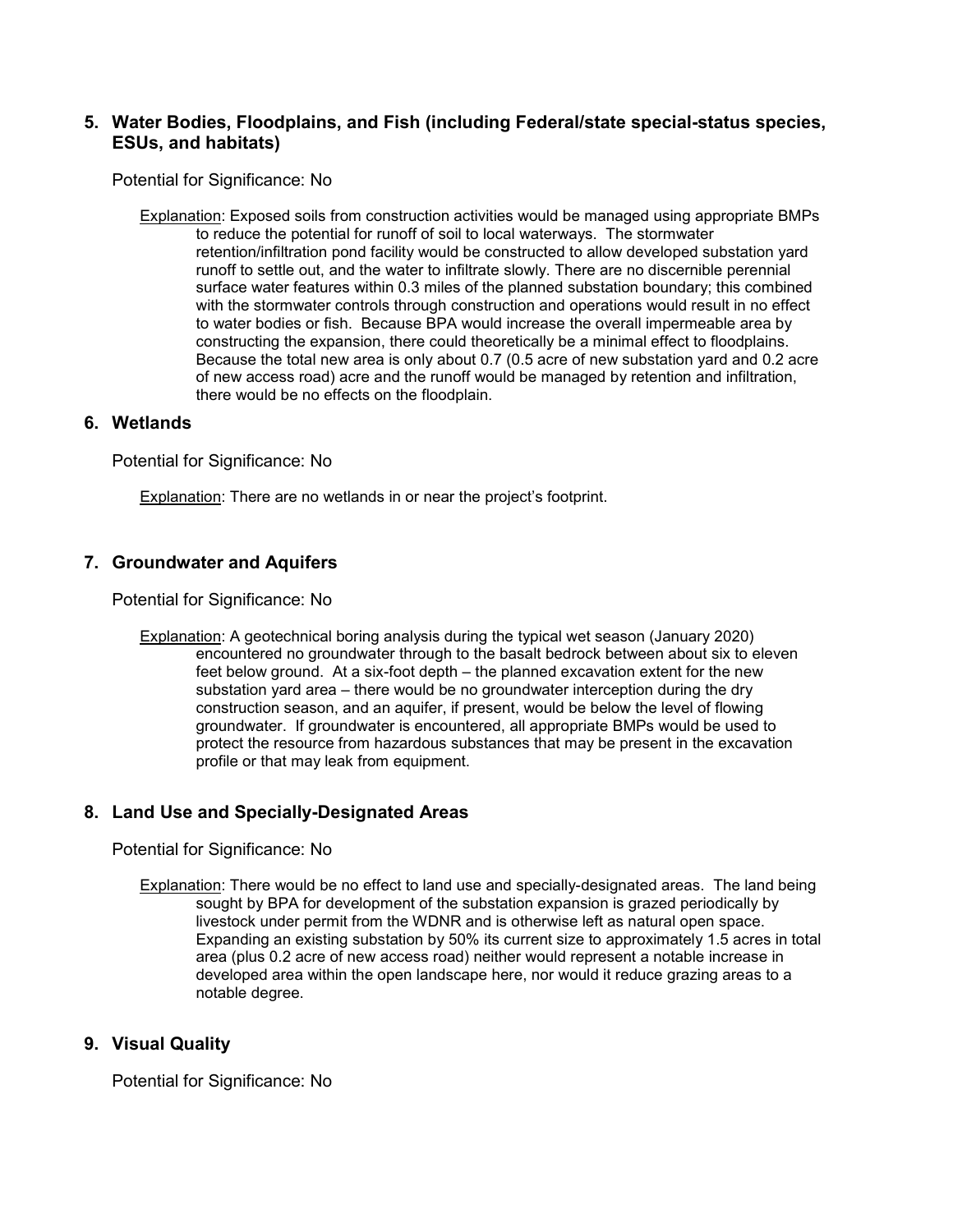Explanation: The additional infrastructure planned under the project would not create new types of scenic disruption, but would increase the existing type's footprint in vistas. Over the scale of the background open landscape, the change would go unnoticed by casual observers.

## **10. Air Quality**

Potential for Significance: No

Explanation: There would be only temporary and localized reduction in air quality as active construction takes place and fossil fuel-burning equipment is running. Quick dilution and mixing of the exhaust into the air column would readily occur since topography is largely flat in a wide radius around the site, and the vegetation is low.

## **11. Noise**

Potential for Significance: No

Explanation: There would be loud noise generated during periods of the construction; however, the surrounding area is uninhabited by individuals or businesses. Effects of noise to random pedestrians or cyclists in the vicinity would be temporary and occur only occasionally during the construction timeframe.

## **12. Human Health and Safety**

Potential for Significance: No

Explanation: Any work done by BPA or contracted crews is only permitted when adherence to all applicable BPA and OSHA safety guidelines can be assured. Excess soil and concrete generated from within the substation fence would be tested by BPA to characterize potential hazardous substances so that they can be contained and processed in accordance with EPA standards.

## **Evaluation of Other Integral Elements**

The proposed project would also meet conditions that are integral elements of the categorical exclusion. The project would not:

**Threaten a violation of applicable statutory, regulatory, or permit requirements for environment, safety, and health, or similar requirements of DOE or Executive Orders.**

Explanation: N/A

**Require siting and construction or major expansion of waste storage, disposal, recovery, or treatment facilities (including incinerators) that are not otherwise categorically excluded.**

Explanation: N/A